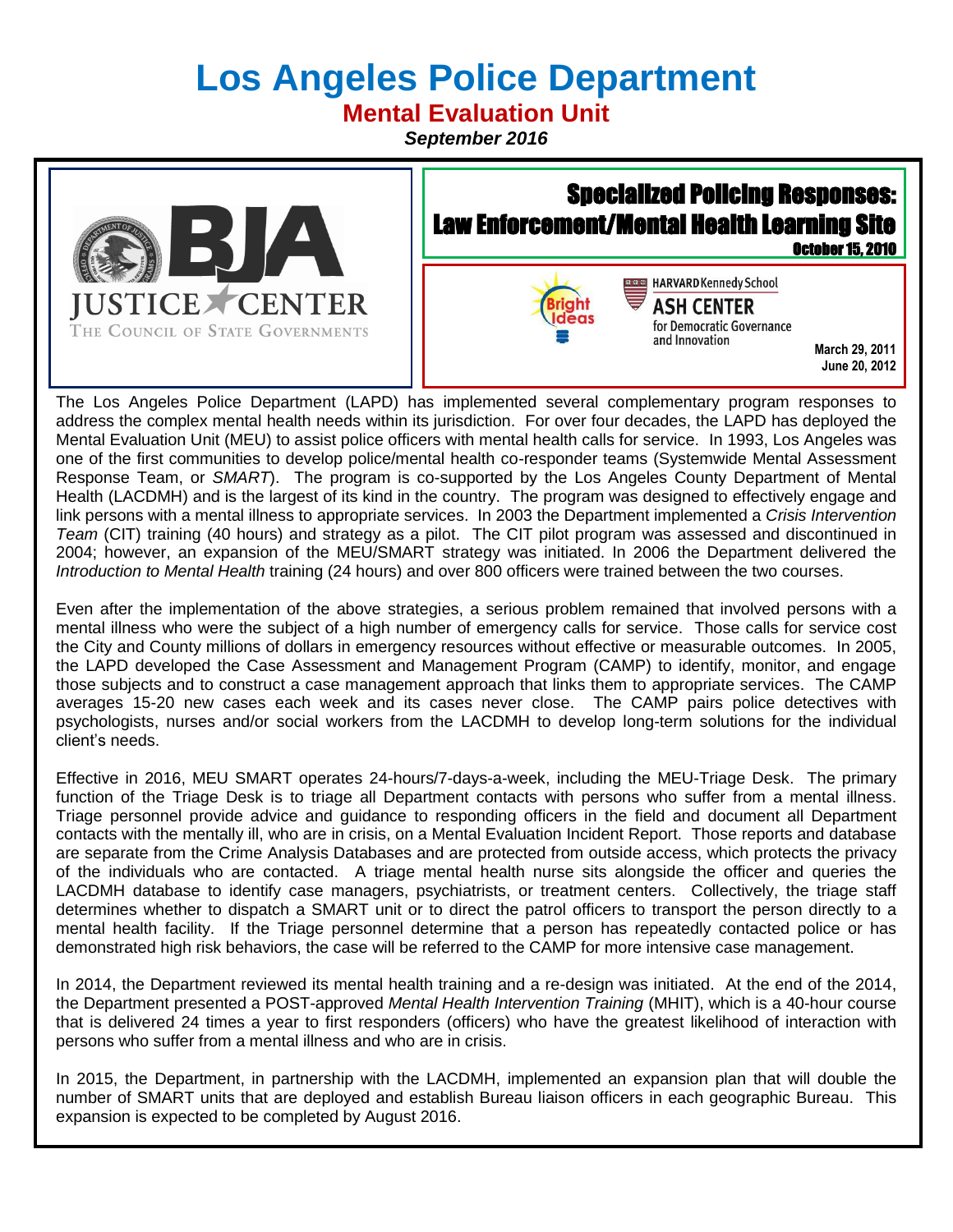# **PROGRAM HIGHLIGHTS**

## *LOS ANGELES POLICE DEPARTMENT MANUAL*

*1/240.30 Contact With Persons Suffering From a Mental Illness. In police contacts with persons suffering from a mental illness, the goal of the Department is to provide a humane, cooperative, compassionate and effective law enforcement response to persons within our community who are afflicted with mental illness. The Department seeks to reduce the potential for violence during police contacts involving people suffering from mental illness while simultaneously assessing the mental health services available to assist. This requires a commitment to problem solving, partnership, and supporting a coordinated effort from law enforcement, mental health services and the greater community of Los Angeles.*

- Multi-layered approach that includes co-deployed response, MHIT and follow-up teams.
- $\triangleright$  Comprehensive data collection and information-sharing procedures.
- $\triangleright$  Mental health professionals embedded in law enforcement agency.
- $\triangleright$  Staffed by 61 sworn officers and 30 LADMH clinicians.



The primary mission of the MEU is to handle mental illness crisis calls-for-service in support of patrol operations. The MEU evaluates persons who pose a danger to themselves or to others per Welfare and Institutions Code (WIC) §5150. The MEU refers mental illness and homeless outreach missions to other designated non-law enforcement Los Angeles County Mental Health resources.

| 2015 Calls for Service | WIC §5150 Hospitalization Rate | <b>Referred to Mental Health Services</b> |
|------------------------|--------------------------------|-------------------------------------------|
| 16.641                 | 71%                            | 6%                                        |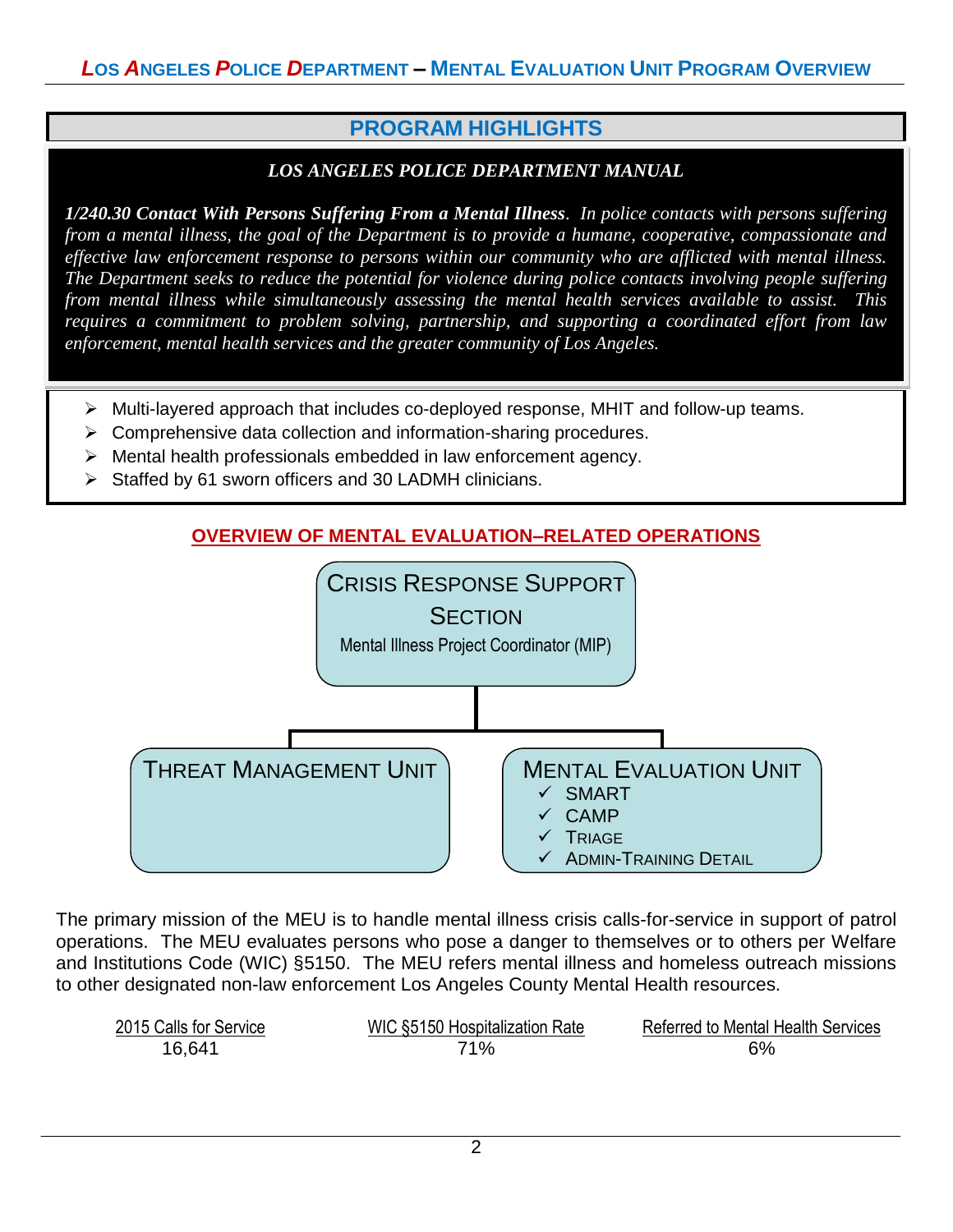## **MISSION STATEMENT**

*The mission of the Mental Evaluation Unit is to reduce the potential for violence during police contacts that involve people who suffer from mental illness and to simultaneously assess the mental health services available to assist them.*

#### **GOALS**

- $\checkmark$  Prevent unnecessary incarceration and/or hospitalization of mentally ill individuals.
- $\checkmark$  Provide alternate care in the least restrictive environment through a coordinated and comprehensive system-wide approach.
- $\checkmark$  Prevent the duplication of mental health services.
- $\checkmark$  Facilitate the speedy return of police patrol units to patrol activities.

## **MENTAL HEALTH CRISIS RESPONSE PROGRAM (MHCRP)**

The MHCRP is established as a function under Detective Bureau. The Assistant Commanding Officer, Chief of Detectives, is the MHCRP Coordinator. The Officer-in-Charge of the Crisis Response Support Section, Detective Support and Vice Division, is the **Mental Illness Project Coordinator** whose responsibilities include the following:

- Represent the Department on all matters involving police response to mental illness.
- Maintain, attend and support the MHCRP Advisory Board, which meets quarterly and consists of community stakeholders and persons in the mental health community;
- Provide information to outside agencies regarding Department procedures for handling persons with mental illness;
- Analyze state and federal legislation that affect persons with mental illness;
- Maintain liaison with DMH and hospitals on issues related to persons with mental illness;
- Design and conduct in-service mental illness training, and provide expertise and support to Training Division regarding all recruit officer mental illness-related training;
- Conduct audits of non-categorical Use of Force reports that involve persons with indicators of mental illness;
- Coordinate data collection to evaluate Department mental health crisis response; and,
- Review and revise Department strategies, policies, and procedures related to the handling of persons with mental illness.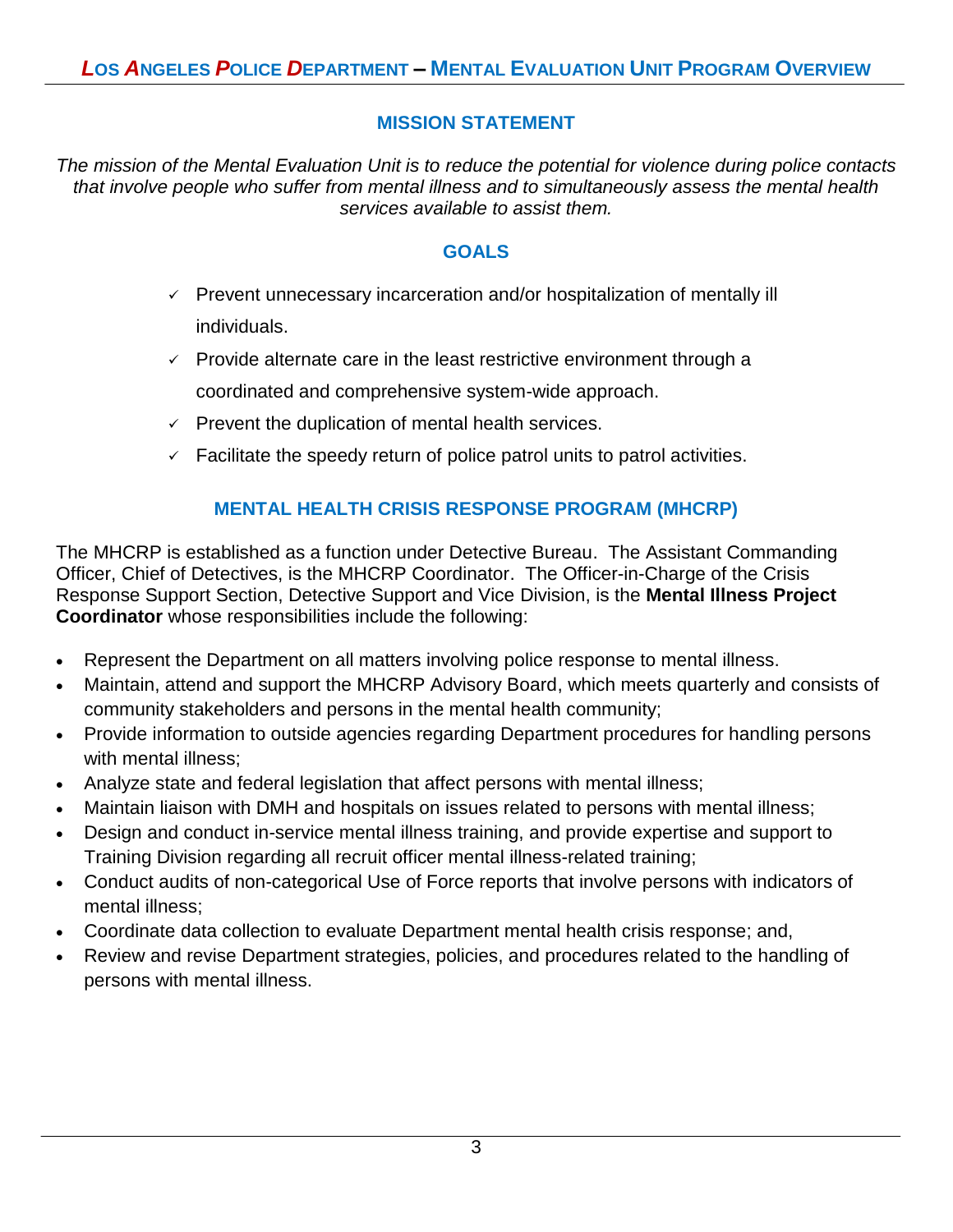# **MENTAL EVALUATION UNIT (MEU)**

# **OVERVIEW OF MEU RESPONSIBILITIES**

- Conduct preliminary investigations of persons who come to the attention of law enforcement and are suspected of having a mental illness, amnesia, senility, post-alcoholic or delirium tremors, and/or who require psychopathic examinations.
- Investigate persons suspected of being escapees from mental institutions.
- Coordinate the assignment of State Department of Mental Hygiene apprehension and transportation orders.
- Arrange, upon request, for uniformed officers to assist Lanterman-Petris-Short Act (LPS) designated Psychiatric Mobile Response Teams or court designated conservators in the apprehension of persons who suffer from mental illness and are placed on a mental health hold.
- Maintain, amend, and distribute the Department "Incidents Involving Persons Suspected of suffering from Mental Illness," Notebook Divider.
- Provide advice to officers on the confiscation and disposition of firearms or other deadly weapons confiscated from persons with mental illness.
- Provide information on attempt suicide, barricaded suspect, or hostage incidents that involve persons with mental illness.
- Assist field officers with intervention, referral, or placement of a person with mental illness to prevent the unnecessary incarceration and/or hospitalization of that person.
- Provide roll-call training relative to MEU and SMART responsibilities.
- Maintain liaison with the Missing Persons Unit to determine whether a reported missing person was placed on a 72-hour hold.
- Provide staff support for the MHCRP Coordinator and Advisory Committee.
- Maintain liaison with DMH and hospitals regarding policies and procedures that involve the detention and involuntary holds of persons with suspected mental illness.
- Provide analysis of state and federal legislation pertinent to law enforcement encounters with persons with suspected mental illness.
- Provide expertise and support to Training Division regarding all mental illness-related training.
- Conduct audits of categorical and non-categorical Use of Force reports that involve persons with indicators of mental illness.
- Review completed Use of Force reports with indicators of mental illness.
- Coordinate data collection to evaluate Department mental health crisis response.
- Review, initiate and coordinate Department mental health-related training courses.
- Maintain liaison with Psychiatric Hospitals and Mental Health Agencies.
- Maintain the Following Special Files:
	- $\checkmark$  Requests for psychopathic examination reports; and,
	- $\checkmark$  Unserved apprehension and transportation orders.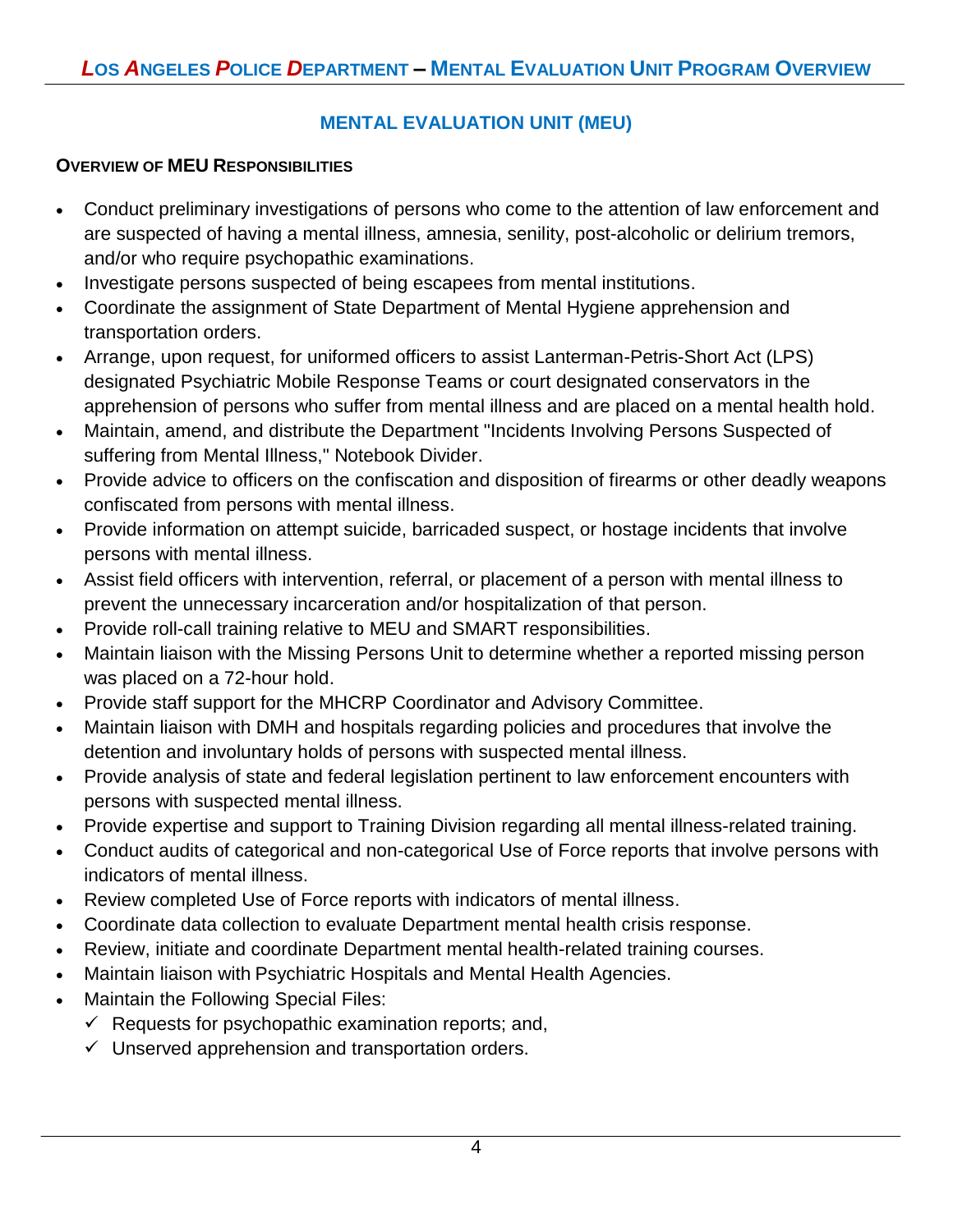# **SYSTEMWIDE MENTAL ASSESSMENT RESPONSE TEAM (SMART) OVERVIEW**

- Assist Department police officers whenever they contact persons with a suspected mental illness.
- Provide intervention, referral, or placement for a person with mental illness to facilitate the speedy return of field officers to other field duties.
- Prevent unnecessary incarceration and/or hospitalization of persons with mental illness.
- Provide alternate care in the least restrictive environment through a coordinated and comprehensive systemwide approach.
- Assist with intelligence functions at critical incidents.
- Assist with psychologically impaired victims at disaster scenes.

# **CASE ASSESSMENT AND MANAGEMENT PROGRAM (CAMP) OVERVIEW**

- Manage cases that involve persons with a history of violent criminal activity caused by mental illness.
- Manage cases that involve persons with a history of mental illness who have caused numerous responses by law enforcement and the deployment of substantial police resources.
- Prevent unnecessary incarceration and/or hospitalization of persons with mental illness.
- Provide alternate care in the least restrictive environment through a coordinated and comprehensive systemwide approach.
- Maintain a file of Weapon Confiscation Receipts.

CAMP CASES INCLUDE BUT ARE NOT LIMITED TO**:**

- Subjects who attempt Suicide by Cop (SBC);
- Subjects who frequently utilize emergency services and/or abuse the 911 system;
- Subjects who are the subject of a SWAT response and/or high profile tactical operation;
- Veterans who suffer from Post-Traumatic Stress Disorder or other mental illness;
- Subjects involved in acts of targeted school violence;
- Mentally ill prohibited possessors (to ensure the seizure of all known firearms); and,
- Subjects enrolled in the State of California, Department of Mental Health, Conditional Release Program (ConRep).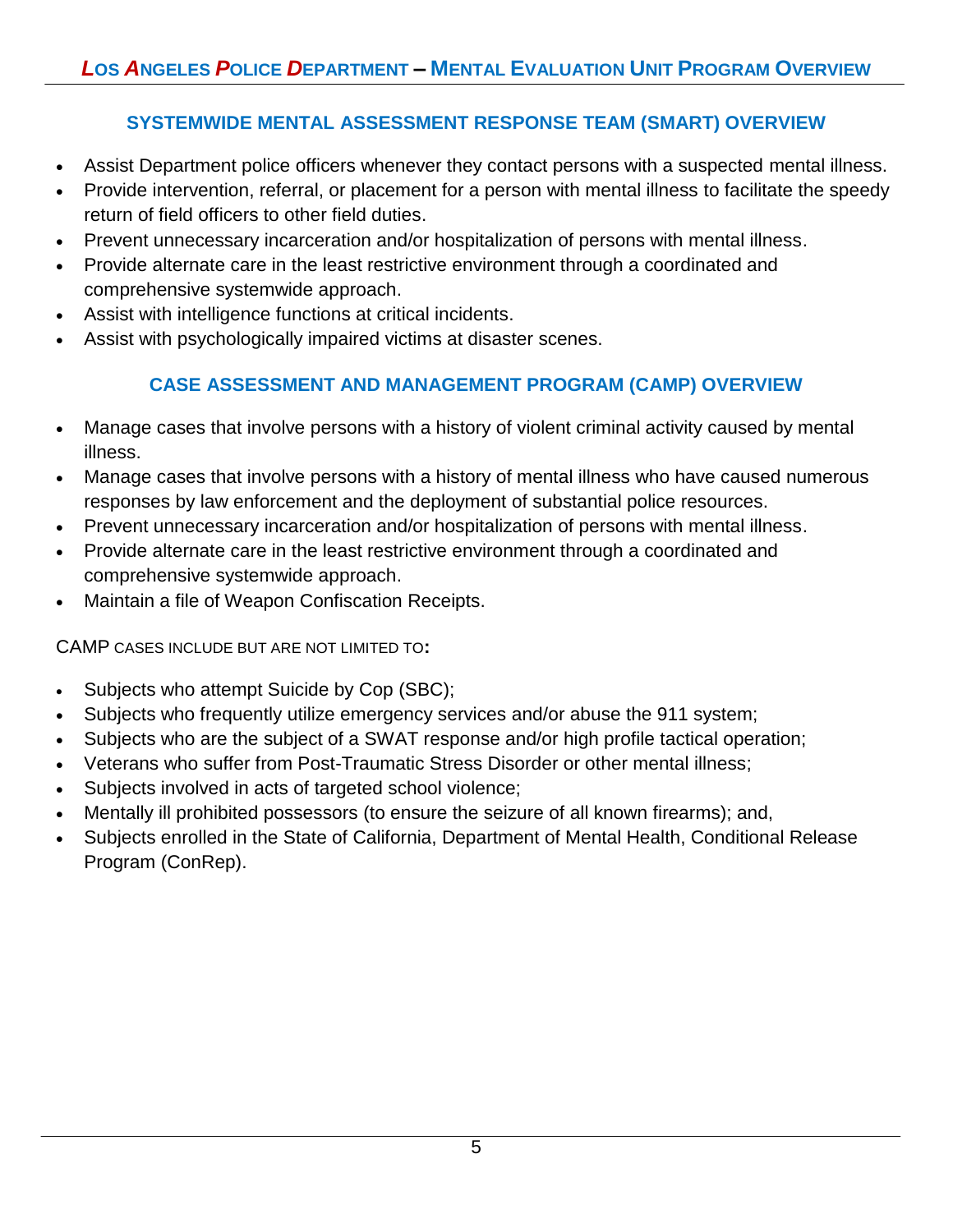# **TRIAGE DESK**

- Receive mental illness crisis calls from patrol operations.
- Vet incoming calls and dispatch SMART to handle calls for service, as appropriate.
- Manage radio calls and SMART deployment.
- Coordinate client hospitalization for patrol personnel.
- Prepare MEU investigative reports.
- Maintain the MEU mental illness database.
- Coordinate outside agency response resources.
- Make appropriate notifications.
- Forward follow-up referrals to CAMP.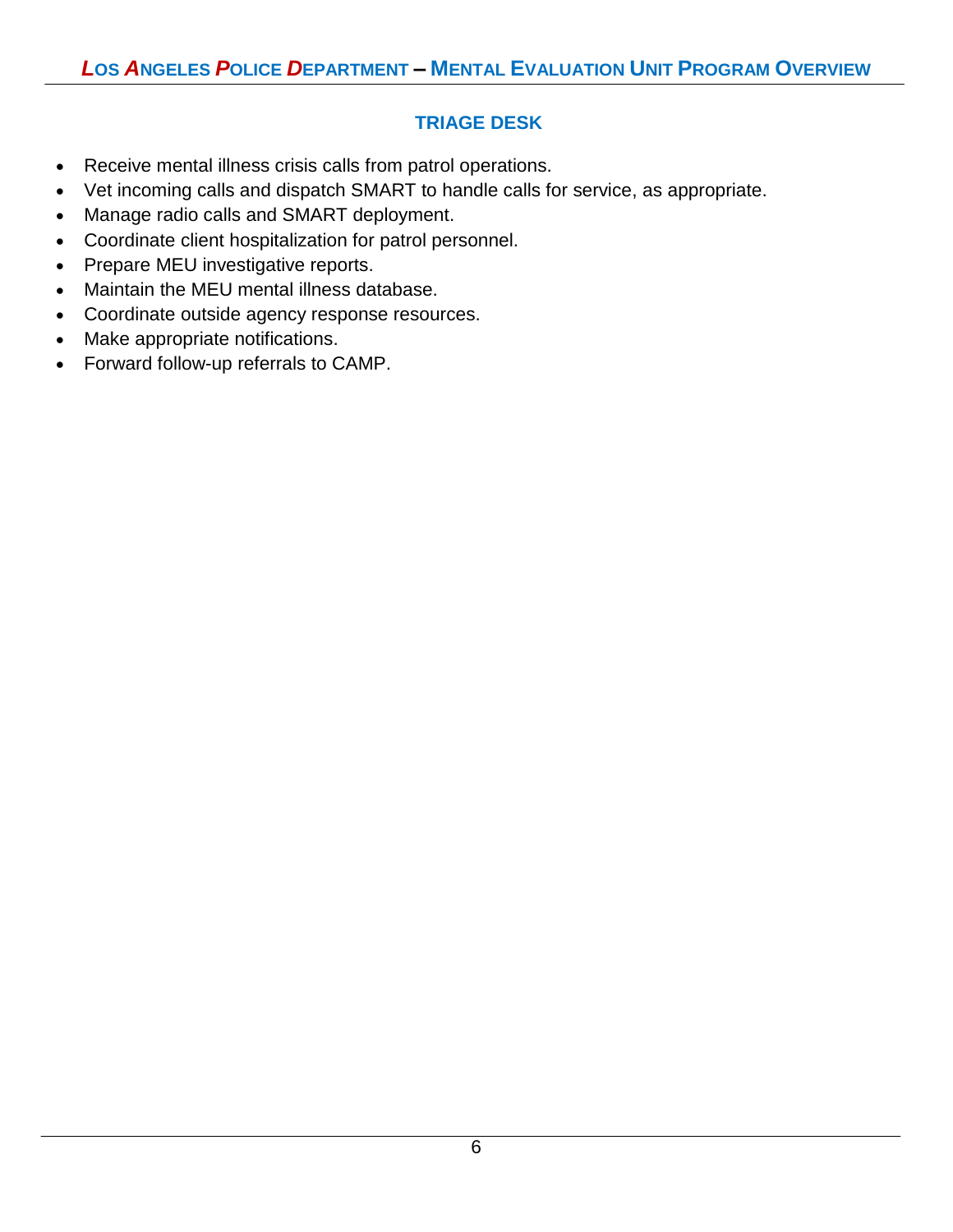### **ADMINISTRATION AND TRAINING**

#### **TRAINING PROVIDED TO OUTSIDE LAW ENFORCEMENT AGENCIES**

Since 1993, the MEU has trained personnel from the following agencies as a model co-response program. In 2010, the MEU was distinguished as a National Learning Site.

|                                            |            | <b>United States</b>                  |                      |
|--------------------------------------------|------------|---------------------------------------|----------------------|
| Maricopa County Sheriff Office             | Arizona    | Santa Ana Police Department           | California           |
| Alhambra Police Department                 | California | Santa Monica Police Department        | California           |
| <b>Bell Gardens Police Department</b>      | California | Signal Hill Police Department         | California           |
| <b>Beverly Hills Police Department</b>     | California | Sonoma County Sheriff Office          | California           |
| <b>Burbank Police Department</b>           | California | Southgate Police Department           | California           |
| El Segundo Police Department               | California | <b>Torrance Police Department</b>     | California           |
| Contra Costa County - City of Concord      | California | Ventura Police Department             | California           |
| Downey Police Department                   | California | Vernon Police Department              | California           |
| <b>Escondido Police Department</b>         | California | West Covina Police Department         | California           |
| <b>Glendale Police Department</b>          | California | Denver Crime Commission               | Colorado             |
| <b>Glenn County Sheriff Office</b>         | California | <b>Stamford Police Department</b>     | Connecticut          |
| Huntington Park Police Department          | California | Portland Maine Police Department,     | Maine                |
| Inglewood Police Department                | California | Baltimore Co. Maryland Sheriff Office | Maryland             |
| <b>Irvine Police Department</b>            | California | <b>Baltimore Police Department</b>    | Maryland             |
| La Verne Police Department                 | California | <b>National Security Agency</b>       | Maryland             |
| Long Beach Police Department               | California | Boston Police Department              | <b>Massachusetts</b> |
| Los Angeles Unified School District Police | California | <b>Woodbury Police Department</b>     | Minnesota            |
| Monterey Police Department                 | California | Las Vegas Police Department           | Nevada               |
| Mountain View Police Department            | California | Bureau of Police, Portland            | Oregon               |
| Newport Police Department                  | California | <b>Allegheny County Sheriff</b>       | Pennsylvania         |
| <b>Oakland Police Department</b>           | California | <b>Austin Police Department</b>       | Texas                |
| Oxnard Police Department                   | California | <b>Houston Police Department</b>      | Texas                |
| Pasadena Police Department                 | California | Plano Police Department               | Texas                |
| Petaluma Police Department                 | California | <b>Tarrant County Sheriff</b>         | Texas                |
| Redondo Beach Police Department            | California | <b>Texas Tech University</b>          | Texas                |
| Redwood City Police Department             | California | Williamson County Sheriff Office      | Texas                |
| <b>Riverside Police Department</b>         | California | Defense Intelligence Agency           | Virginia             |
| San Diego Police Department PERT           | California | National Intelligence Agency          | Virginia             |
| San Diego Sheriff Office                   | California | <b>Bellevue Police Department</b>     | Washington           |
| Los Angeles County Sheriff's Department    | California | New York Police Department            | <b>New York</b>      |
| Los Angeles World Airports                 | California | Unified Police of Greater Salt Lake   | Utah                 |
| San Bernardino County                      | California | <b>Tucson Police Department</b>       | Arizona              |
| San Francisco Police Department            | California | Rochester Police Department           | New York             |
|                                            |            | <b>INTERNATIONAL</b>                  |                      |
|                                            |            | <b>SINCE 2010</b>                     |                      |
| Moorabbin Police, Melbourne                | Australia  | <b>Calgary Police Department</b>      | Canada               |
| New South Wales Police Department          | Australia  | <b>Toronto Police Department</b>      | Canada               |
| Queensland Police Department               | Australia  | <b>Montreal Police Department</b>     | Canada               |
| Victoria Police Department, Melbourne      | Australia  | Northern Ireland Police Department    | United Kingdom       |
| Ministere Public                           | Belgium    | Leicestershire Constabulary           | United Kingdom       |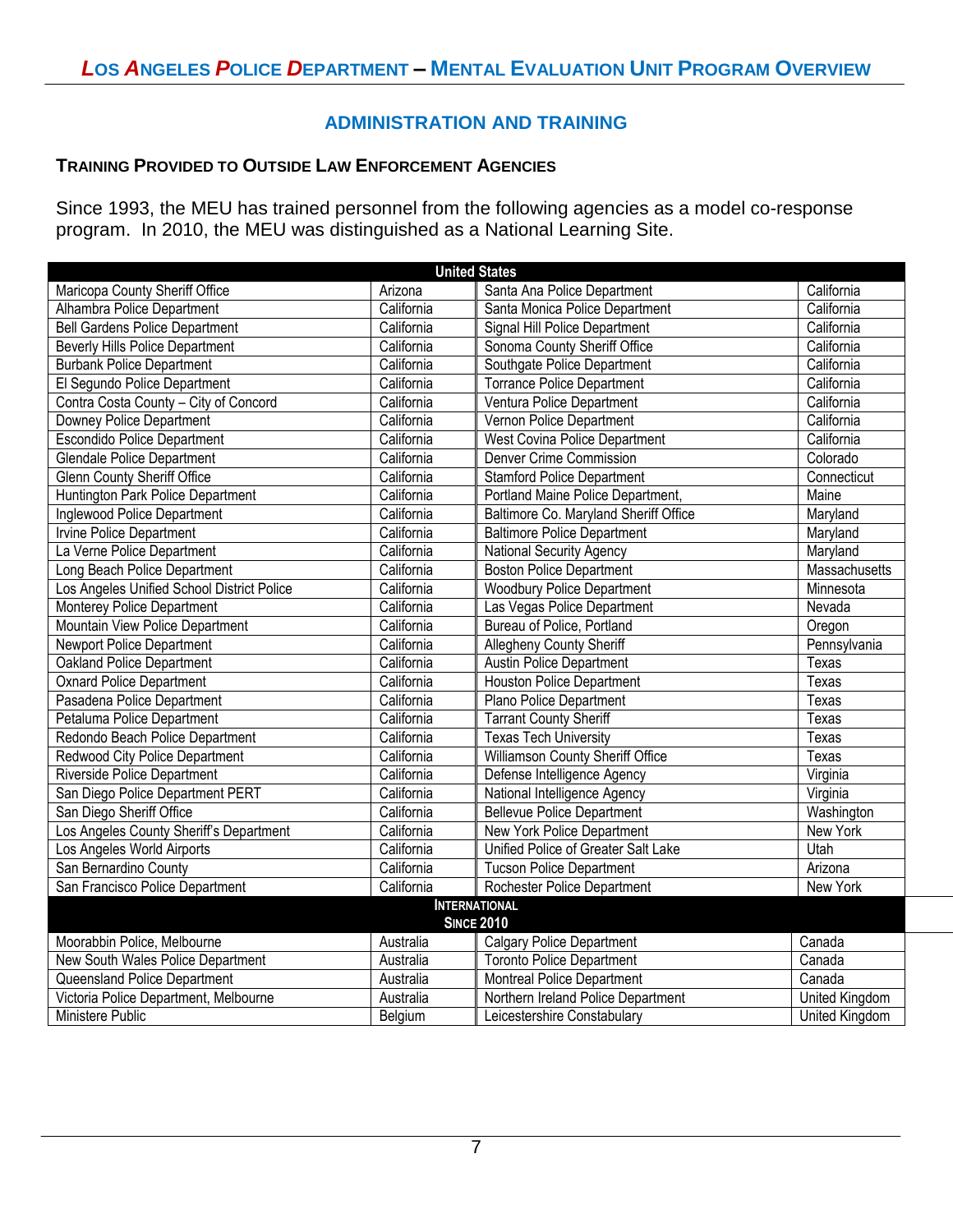#### **CRISIS INTERVENTION TEAM (CIT) TRAINING** *(40 HOURS, 2002-2004)* **AND INTRODUCTION TO MENTAL HEALTH TRAINING (IMHT)** *(24 HOURS, 2006-2012)*

In response to the Federal Consent Decree, MEU developed a 40-hour Crisis Intervention Training (CIT) based on the Memphis Model that was established in 1988. The course was piloted from 2002 through 2003. At the conclusion of the CIT pilot, the Department chose not to continue the course and it dropped from the California Peace Officer Standards and Training (CA-POST) list of certified courses of instruction.

In 2006, MEU developed the *Introduction to Mental Health Training*, which was a 24-hour CA-POST certified course. The IMHT course was delivered from 2006 to 2012. At the end of 2012, the Department determined that the course required substantial update, so it was decertified and dropped from the CA-POST list of certified courses of instruction. To date, 801 Department personnel have received either the 24-hour or 40-hour mental health courses of instruction.

| Total:            | 930 |
|-------------------|-----|
| Outside agencies: | 129 |
| LAPD:             | 801 |

| <b>OUTSIDE AGENCIES TRAINED IN CIT AND IMHT BY LAPD</b>   |                                                               |  |
|-----------------------------------------------------------|---------------------------------------------------------------|--|
| Beverly Hills Police Department                           | Maricopa County Sheriff Office                                |  |
| <b>City Attorney Investigators</b>                        | Mayors Crisis Response Team                                   |  |
| Federal Bureau of Investigation                           | Pomona Police Department                                      |  |
| Hawthorne Police Department                               | Redondo Beach Police Department                               |  |
| Los Angeles Airport Police Department                     | Social Security Administration Investigators                  |  |
| Los Angeles County Sheriff Office, CTU                    | <b>United States Secret Service</b>                           |  |
| Los Angeles County Sheriff Office, Mental Evaluation Team | University of Southern California Department of Public Safety |  |
| Los Angeles Unified School District Police Department     | New York Police Department                                    |  |

#### **MENTAL HEALTH INTERVENTION TRAINING (MHIT) 40 HOURS (ESTABLISHED SEPTEMBER 2014)**

In 2013 the MEU and Police Training and Education (PTE) began development of an updated mental health training course, and in 2015, the MHIT was developed, CA-POST certified and delivered.

The course includes an overview of mental illness, crisis de-escalation and communication techniques, the Force Options Simulator (FOS) and situation simulations that were designed to test the students' understanding of, and ability to apply, their knowledge. The MHIT is a paradigm shift from the lecture-based, PowerPoint-driven, instruction of the past, as it utilizes small interactive groups that challenge the students to work as teams and participate in a facilitated learning environment. The course also includes blocks of instruction from:

- The Los Angeles Department of Mental Health
- The Autism Society of Los Angeles (ASLA); and,
- The National Alliance on Mental Illness (NAMI).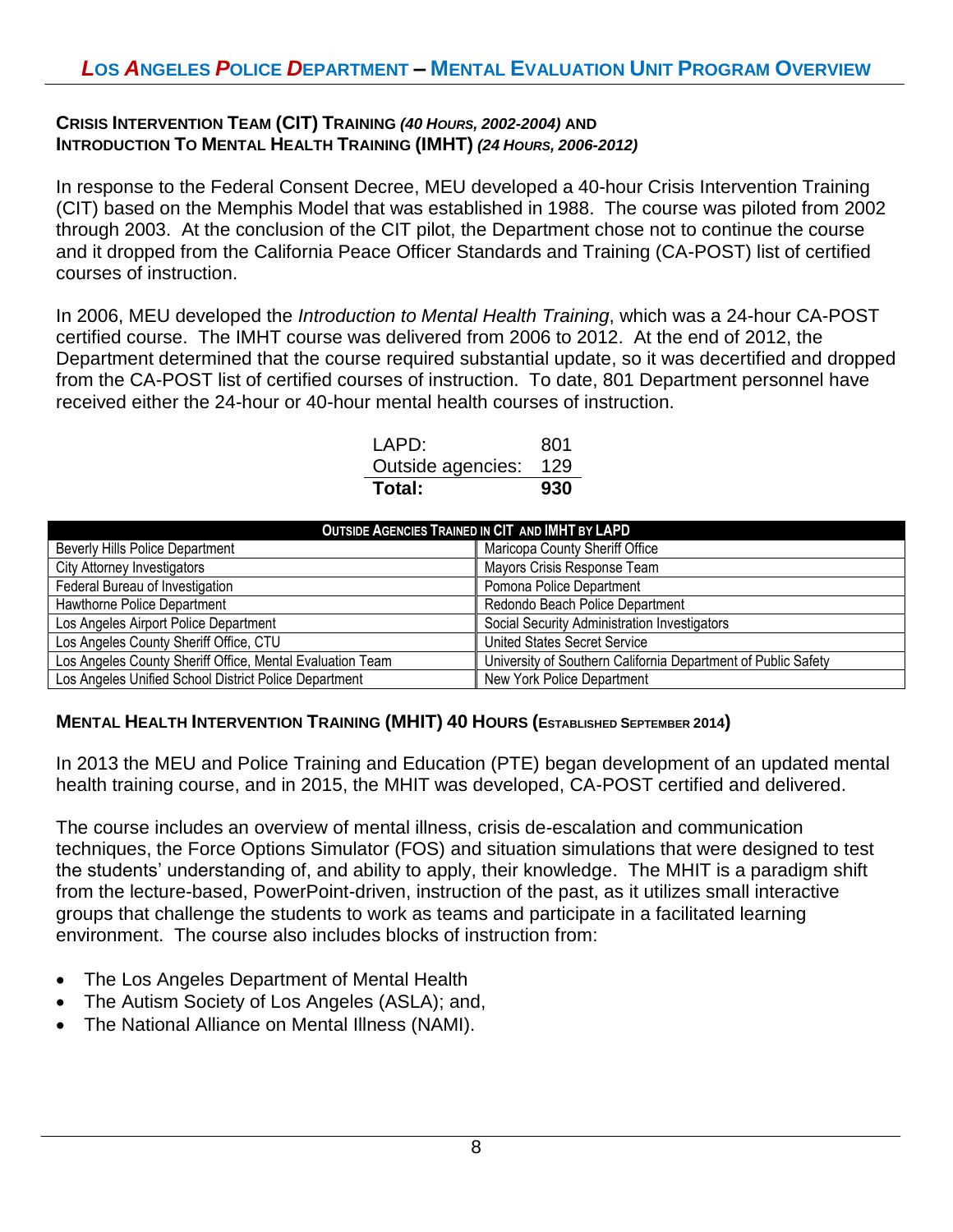The LAPD has provided MHIT training to the following number of students, year-to-date:

| Total:                    | 1005 |
|---------------------------|------|
| Outside Agencies (below): | 155  |
| LAPD (sworn):             | 850  |

| <b>OUTSIDE AGENCIES TRAINED IN MHIT BY LAPD</b> |  |  |
|-------------------------------------------------|--|--|
| Alhambra Police Department                      |  |  |
| <b>Bell Police</b>                              |  |  |
| <b>Bell Gardens Police</b>                      |  |  |
| California Highway Patrol                       |  |  |
| California State University Los Angeles Police  |  |  |
| <b>CSG Justice Center</b>                       |  |  |
| <b>Culver City Police</b>                       |  |  |
| <b>Glendale Police</b>                          |  |  |
| Gardena Police                                  |  |  |
| <b>Hawthorne Police</b>                         |  |  |
| Downey Police Department                        |  |  |
| Leicestershire Constabulary, United Kingdom     |  |  |
| Los Angeles Airport Police Department           |  |  |
| Los Angeles City Fire Department                |  |  |
| Los Angeles City Park Ranger                    |  |  |
| Los Angeles County Sheriff's Department         |  |  |
| Los Angeles Department of Mental Health         |  |  |
| Los Angeles School Police                       |  |  |
| Montebello Police                               |  |  |
| Monterey Park Police                            |  |  |
| New York Police Department                      |  |  |
| Queensland, Australia                           |  |  |
| Redondo Beach Police                            |  |  |
| Rochester Police Department, New York           |  |  |
| San Bernardino County Sheriffs                  |  |  |
| Signal Hill Police                              |  |  |
| Sonoma County Sheriff                           |  |  |
| South Gate Police                               |  |  |
| <b>Torrance Police Department</b>               |  |  |
| <b>Tucson Police Department</b>                 |  |  |
| Unified Police of Greater Salt Lake City        |  |  |
| University of Southern California               |  |  |
|                                                 |  |  |
|                                                 |  |  |
|                                                 |  |  |

 $\overline{\phantom{a}}$ 

<sup>\*</sup> Last updated on September 16, 2016.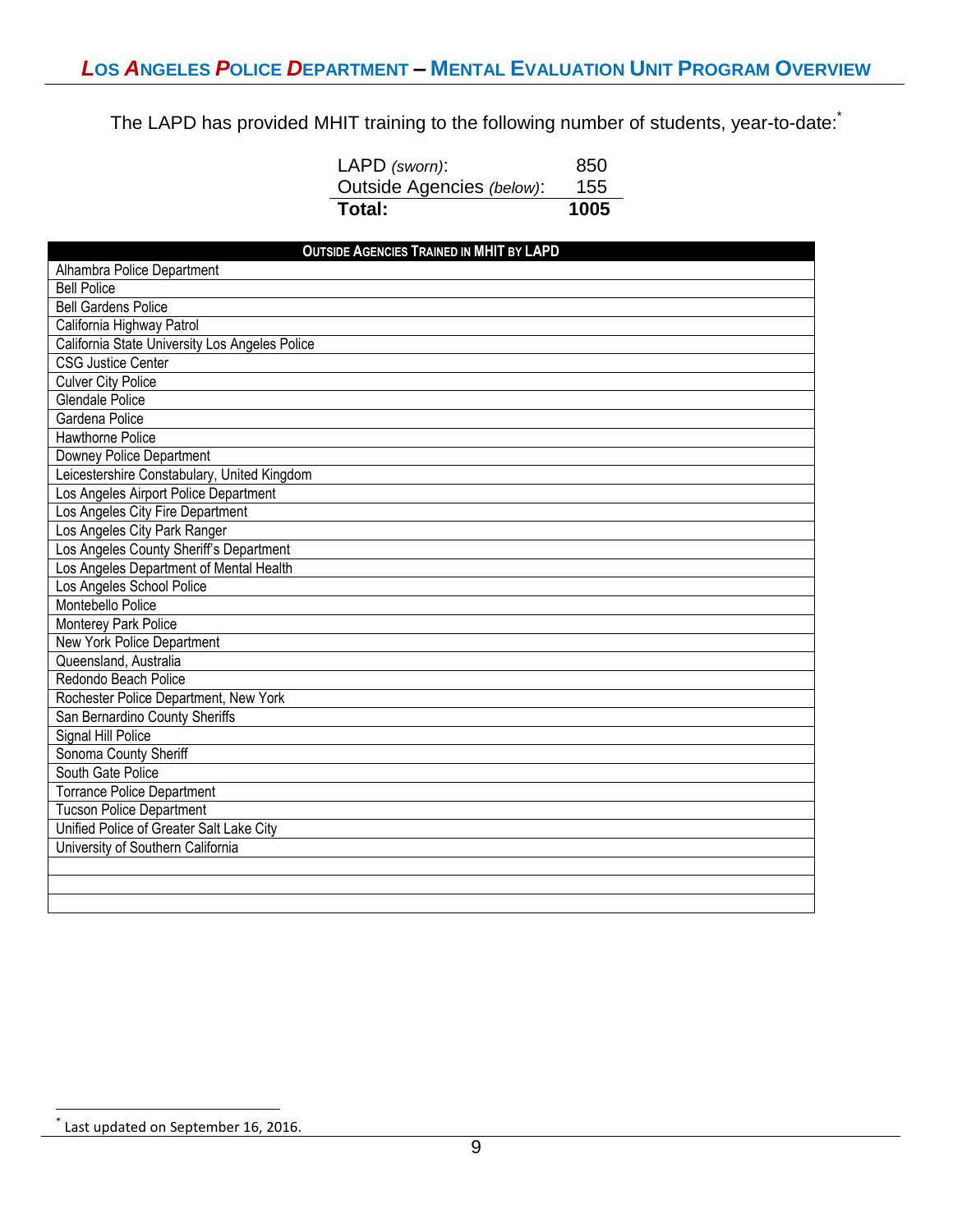# **ADDITIONAL MENTAL HEALTH-RELATED TRAINING**

The MEU conducts or distributes the following training courses throughout the year:

# Classroom

- Mental Health Intervention Training (40 hours) 24 times a year
- Field Training Officer (FTO) Update Course (SB29 4 hours) all FTOs every two years
- Mental Health Intervention Training Update Course (8 hours) every two years
- Mental Illness Introduction for Adult Corrections Officers (8 hours)
- Dispatcher Persons with Mental Illness (8 hours)
- Armed Prohibited Persons/Mental Health Firearms Prohibition System (2 hours)
- Crisis Communication for First Responders (8 hours)
- Combat to Community/Police and Veteran Interaction (8 hours)
- School Threat Assessment Response Team (8 hours)

# E-Learning

- Mental Illness Use of Force and Crisis Intervention
- Mental Illness Use of Force and Crisis Intervention *Update*
- Legal Environment Policing the Mentally Ill
- Mood Disorders
- Communicating with People with Disabilities

## Tele-course

Recognizing Mental Illness: A Proactive Approach

# Mandated Training

In May 2014, all LAPD sworn personnel (over 9,800) were mandated to complete the two-hour CA-POST 2013 Mental Health Update course. To date, 98% have successfully completed the training and the remaining 2% were unable to complete the training due to long-term illness or injury.

As of February 2016, all LAPD sworn personnel completed a one-hour Crisis Communications for First Responders Course that was presented by the MEU staff as part of the Public Trust Training.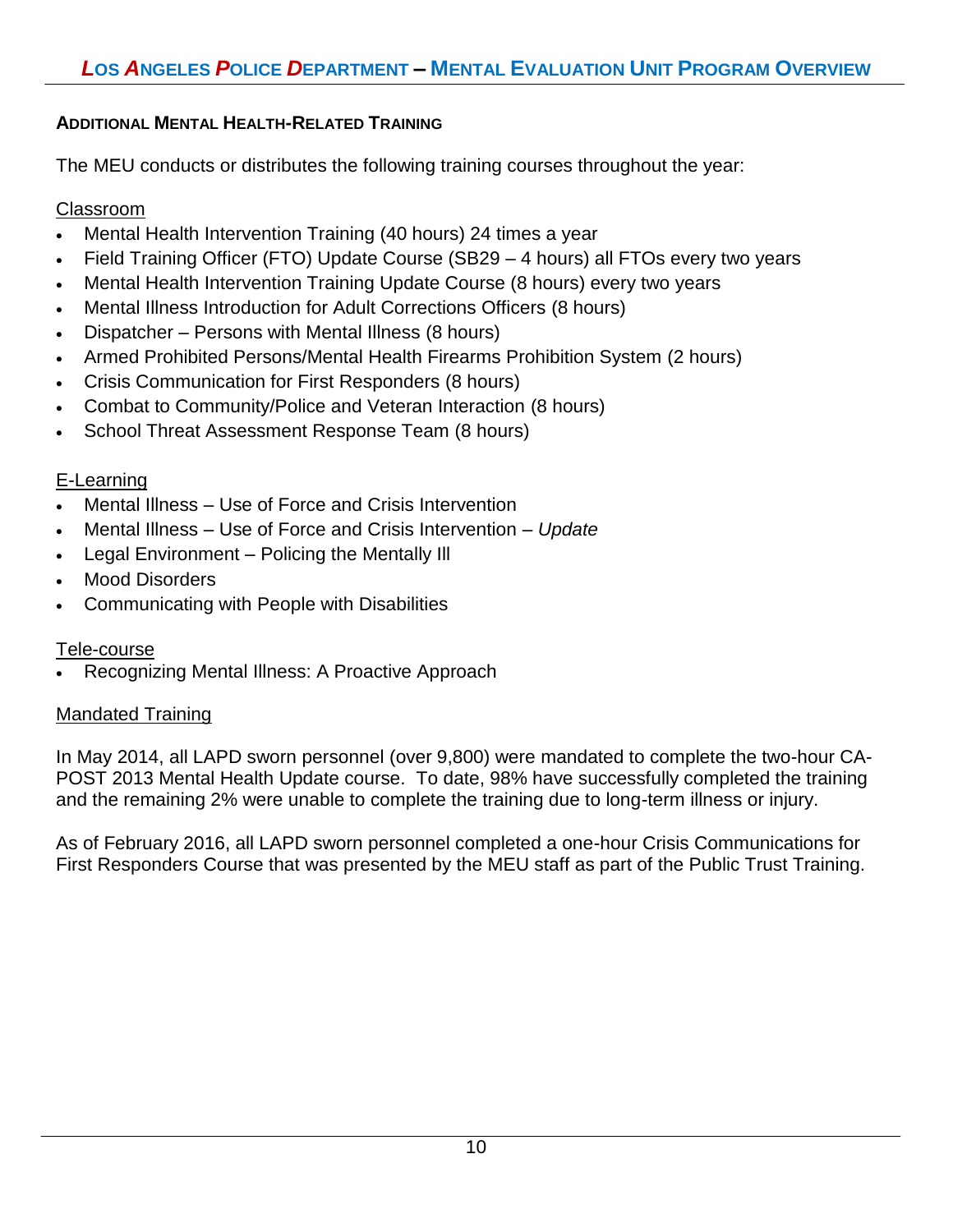# **9-1-1 PROTOCOLS**

All Police Service Representatives (PSRs) have received eight hours of training titled, *"Persons with Mental Illness."* The purpose of the training was to ensure that calls involving persons with mental illness are properly categorized, dispatched, and to ensure that sufficient information is provided to responding patrol officers. This includes information such as diagnosis, medication(s), threatening behavior, and/or weapon(s). Calls for service involving mental illness are call-typed as the following:

- $> 918 M$  Male with Mental Illness
- $\geq 918$  F Female with Mental Illness
- 918 VM Violent Male with Mental Illness
- $> 918$  J Juvenile with Mental Illness
- 918 VF Violent Female with Mental Illness
- 918 VJ Violent Juvenile with Mental Illness
- $> 918$  AM Ambulance Male with Mental Illness
- $> 918$  PM Possible Male with Mental Illness
- $\geq$  918 AF Ambulance Female with Mental Illness
- $> 918$  PF Possible Female with Mental Illness
- 9073 Attempt Suicide
- 907A3 Ambulance Attempt Suicide

ADDITIONAL PROTOCOLS INCLUDE THE FOLLOWING:

- . In incidents that involve mental health and a crime, the crime code takes precedence; however, the PSR gathers additional information regarding the mental health issue.
- Uniformed patrol officers are dispatched to all calls that involve a person with mental illness, including Ambulance Attempt Suicide/Suicide calls.
- A notation is made by the PSR in the Incident Detail, *"\*CONTACT MENTAL EVALUATION UNIT IMMEDIATELY UPON SCENE STABILIZATION 213/996-1300\*"* on all calls for service that involve a person with mental illness.
- Patrol officers conduct a preliminary investigation to determine whether there is mental illness and then contact MEU for advice and possible dispatch of a SMART unit.
- If there is a medical emergency, the patrol officer must conduct an on-scene investigation, conduct a follow-up to the hospital and provide their findings to the admitting staff.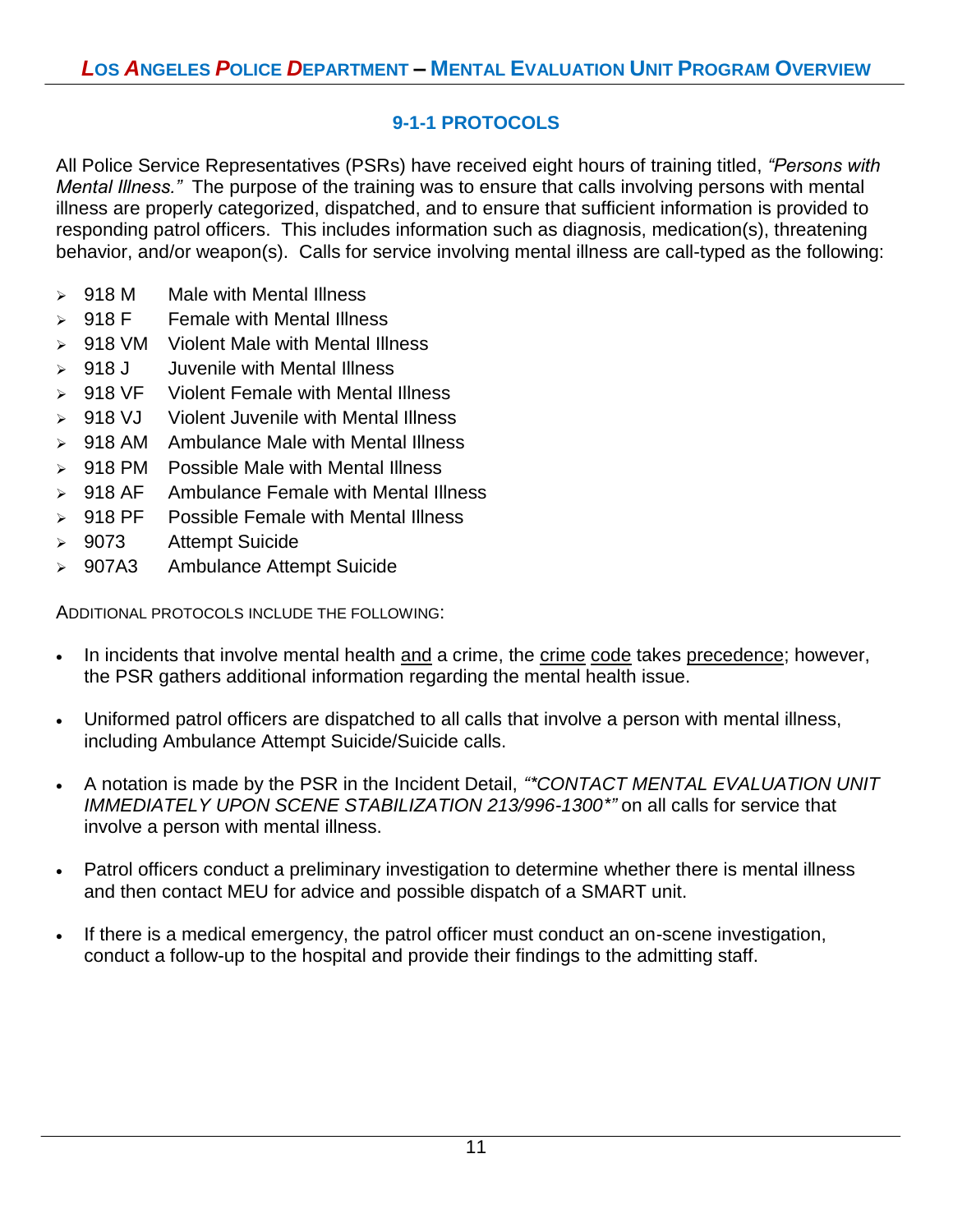#### **FIELD PROTOCOLS FOR CALL MANAGEMENT AND DIVERSION**

After an incident is tactically stable, patrol officers must conduct an assessment of the detained individual to determine whether there is mental illness and whether the individual meets criteria for an involuntary mental health hold (WIC §5150). The incident can be managed by a SMART unit, if available, or by the patrol officers with the guidance of the MEU.

#### **NOTIFICATIONS**

When the only reason for detention is the person's suspected mental illness, the MEU **MUST** be contacted **PRIOR** to transporting an apparently mentally ill person to any health facility or hospital.

*Exception: If the subject is injured and requires immediate medical treatment, the MEU must be contacted after the subject is transported to an appropriate medical facility.*

When a person with suspected mental illness has been taken into custody for a criminal offense, MEU **MUST** be contacted **PRIOR** to the person being booked (Department Manual §4/260.20).

Officers who receive information from a mental health professional regarding a potential threat to any person (Tarasoff Notification) must immediately notify MEU.

#### **ARREST AND BOOKING**

When a person is taken into custody for a criminal offense and the person is suspected of having a mental illness, the MEU shall be contacted prior to the person being booked. When a subject is a suspect in a felony or high-grade misdemeanor crime, or has a felony or high-grade misdemeanor warrant, the criminal matters shall take precedence. If the subject is under arrest for a low-grade misdemeanor crime, misdemeanor warrant, or infraction, and meets the criteria for an Application for 72-hour Detention .for Evaluation and Treatment, booking is at the discretion of the Area watch commander. Arrestees suffering from mental illness may be booked at any Department jail facility. Brief information concerning the mental illness should be documented in any booking reports and under the "Additional" heading in the Arrest Report.

The MEU is available for advice and assistance to facilitate the transfer of the subject to a Los Angeles County Jail Facility. Any questions concerning the arrest, booking, housing, or transfer of an individual suspected of suffering from a mental illness should be directed to the MEU Watch Commander.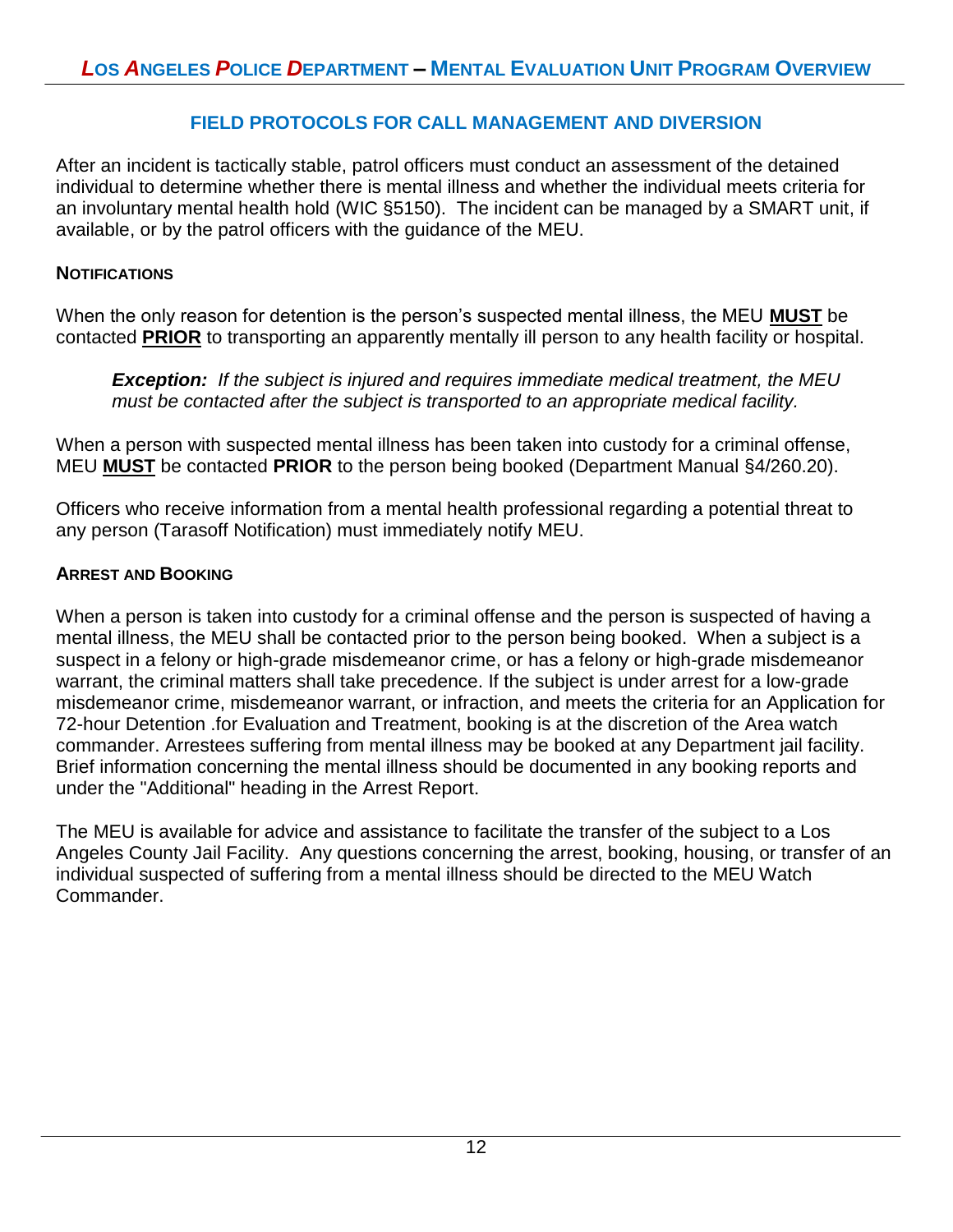## **JAIL MONITORING**

- All Adult Corrections Officers (ACOs) have received eight hours of training titled *"Mental Illness Introduction for Adult Corrections Officers."*
- All sworn jail personnel have received four hours of mental illness training.
- All arrestees are screened during the booking process and ACOs ensure that the arresting officers have notified the MEU if the arrestee indicated that he/she suffers from mental illness, which will prompt an MEU information report.

If an arrestee is determined to be in a mental health *crisis* or is suffering from a chronic mental illness, and the arrestee can be released on their own recognizance or arrange bail, jail personnel or a patrol unit will conduct the mental illness assessment and transport to a psychiatric facility. The MEU provides telephonic advice, documents the incident, and directs transporting units to appropriate hospitals.

# **DIVERSION PROGRAMS**

- Pre-booking diversion occurs via the patrol officers or via SMART when:
	- $\triangleright$  A crime was committed:
	- $\triangleright$  The crime is a low grade misdemeanor;
	- $\triangleright$  A report or citation and release is competed; and,
	- The person with mental illness is taken to the Psychiatric Emergency Department coordinated through the MEU.
- Post-booking diversion occurs when the subject can be released on their own recognizance or bail is posted. The subject can also be diverted to a mental health treatment provider during the arraignment process or as a condition of their plea or conviction.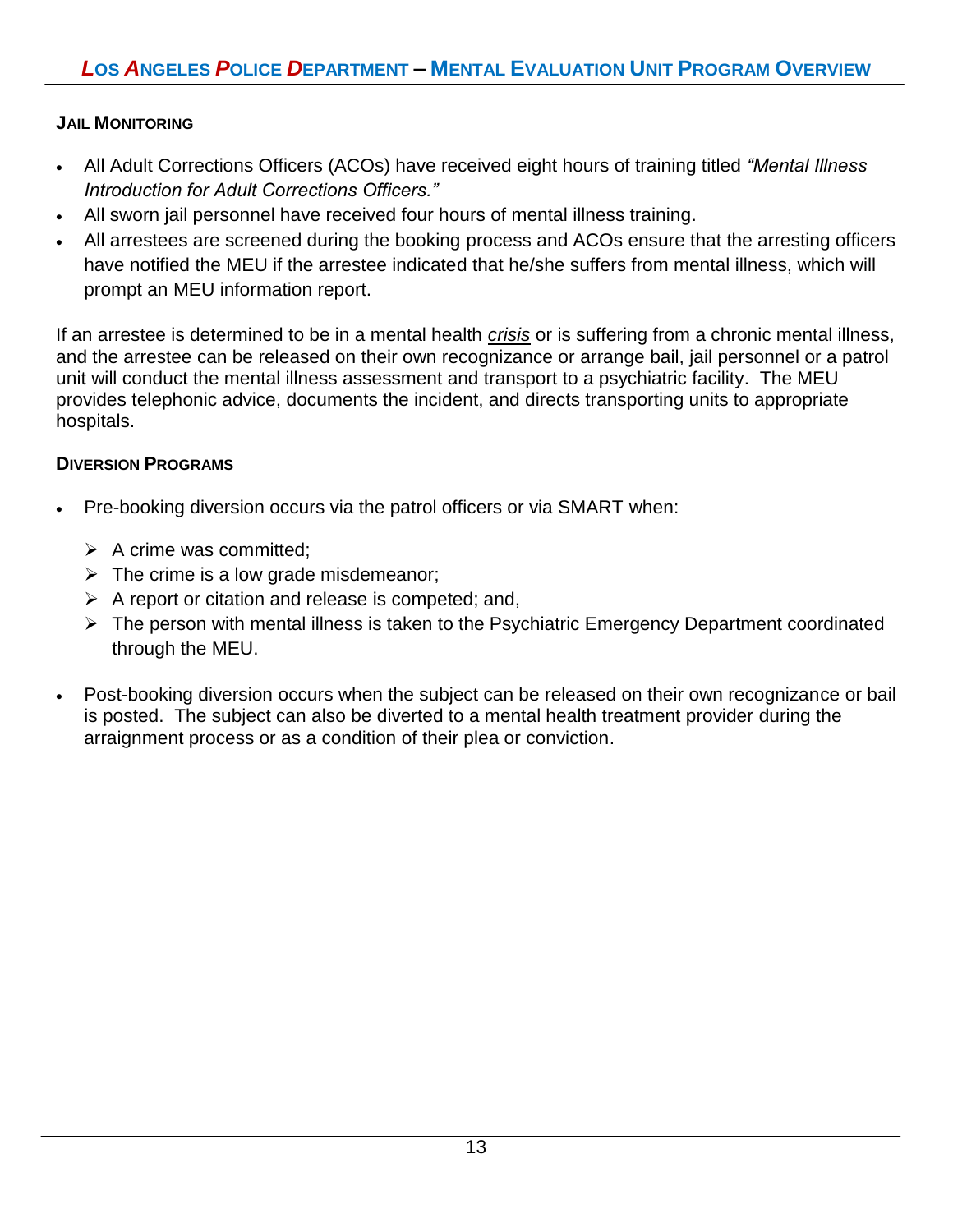# **MENTAL HEALTH PARTNERS**

- Los Angeles County Department of Mental Health
	- $\checkmark$  System Leadership Team (SLT)
	- $\checkmark$  Court Liaison Program Community Reintegration Program (CRP)
	- Countywide Resource Management AB109
	- $\checkmark$  Jail Services Forensic Inpatient Program (FIP) (Twin Towers)
- National Alliance for Mental Illness of the San Fernando Valley
- National Alliance for Mental Illness (NAMI LA)
- Autism Society of America Los Angeles (ASALA)
- Los Angeles County Department of Health Services (LACDHS)
- State of California State Mental Health Facilities (Patton State, Metropolitan State Hospital)
- State of California Mental Health Services Act Oversight and Accountability Commission
- Hospital Association of Southern California (HASC)
- Gateways Hospitals ConRep Administrator and Community Reintegration Program (CRP)
- Los Angeles County Superior Psychiatric Court Department 95
- Los Angeles County District Attorney's Office Department 95
- Los Angeles County Superior Court Veterans Court
- California Department of Justice Bureau of Firearms (CADOJ)
- Department of Veteran's Affairs
- Los Angeles Unified School District (Crisis Counseling)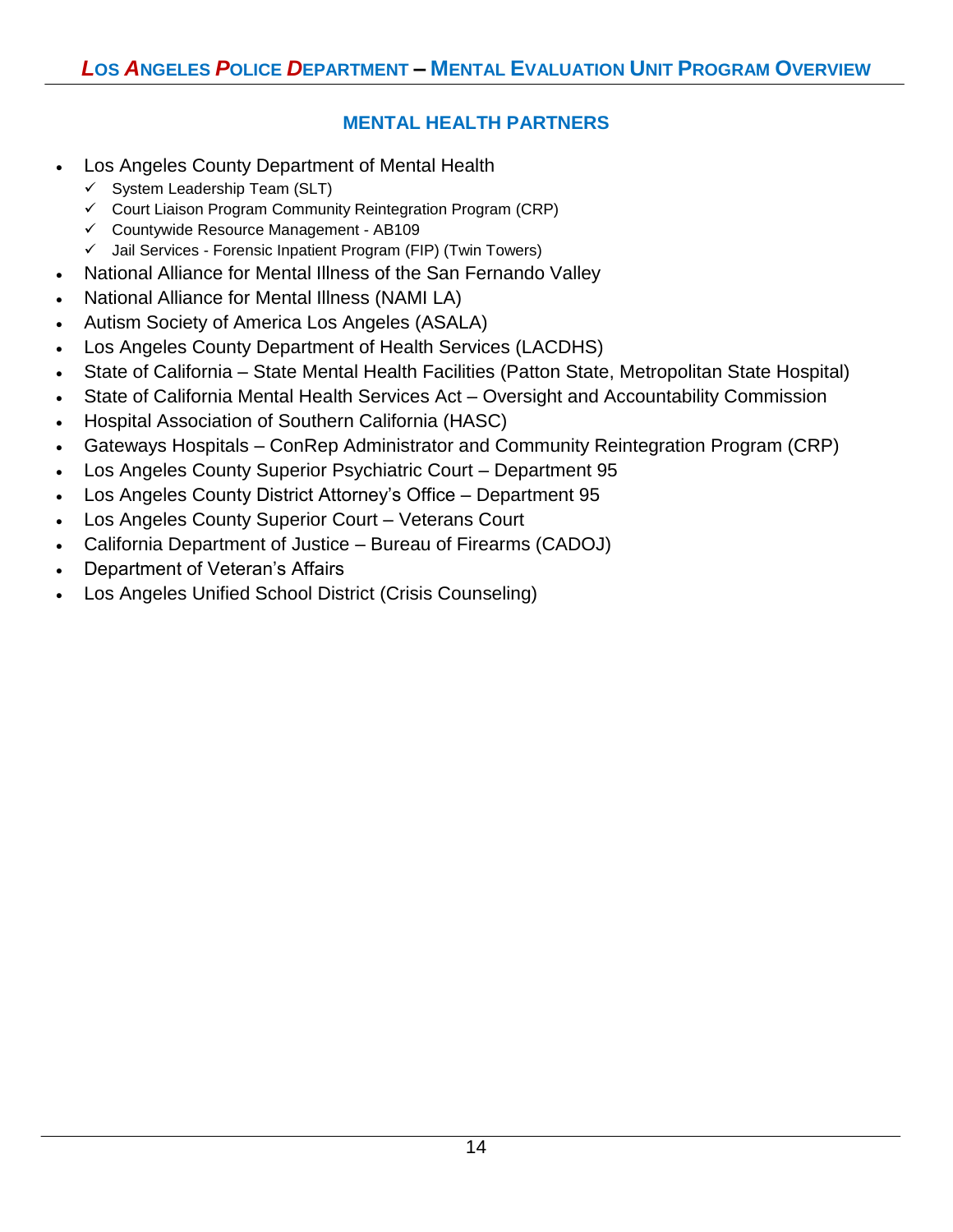# **CONFERENCES**

The MEU has given presentations at the following conferences:

- 2006 National GAINS Center Conference, Boston, MA
- 2006 5th Annual Conference on Police/ Mental Health Systems Liaisons *"Psychiatrists in Blue: Emerging Partnerships,"* Ottawa, Ontario, Canada
- 2007 National Alliance on Mental Illness, Los Angeles, CA
- 2008 National GAINS Center Conference, Washington, DC
- 2008 School Threat Assessment Response Team
- 2009 School Threat Assessment Response Team
- 2010 Post Traumatic Stress Disorder- Combat to Community, Returning Veterans, in Conjunction with the National Center for PTSD, VA, Menlo Park, CA
- 2011 Justice and Mental Health Collaboration Program National Training and Technical Assistance Event: Collaborating to Achieve and Communicate Positive Public Health and Public Safety Outcomes, Baltimore, MD
- 2011 Association of Threat Assessment Professionals, School Threat Assessment Response Team (START)
- 2012 The Justice Center, The Council of State Governments: Innovative Law Enforcement Strategies for Interacting with People with Mental Illness that Frequently Require Emergency and Crisis Services, Webinar-National.
- 2014 Association of Threat Assessment Professionals, Strategic Information Sharing and Safeguarding between Risk Management Professionals and Disciplines
- 2015 JMHCP Law Enforcement Grantee Intensive Training Summit New York
- 2015 SCA-JMHCP National Conference Washington, DC
- 2016 Beating Mental Illness USCGould School of Law
- 2016 Crisis Intervention Training International Conference Chicago
- 2016 California National Alliance on Mental Illness, Annual Conference Burlingame, Ca
- 2016 National Association for Civilian Oversight of Law Enforcement, Annual Conference-Albuquerque, NM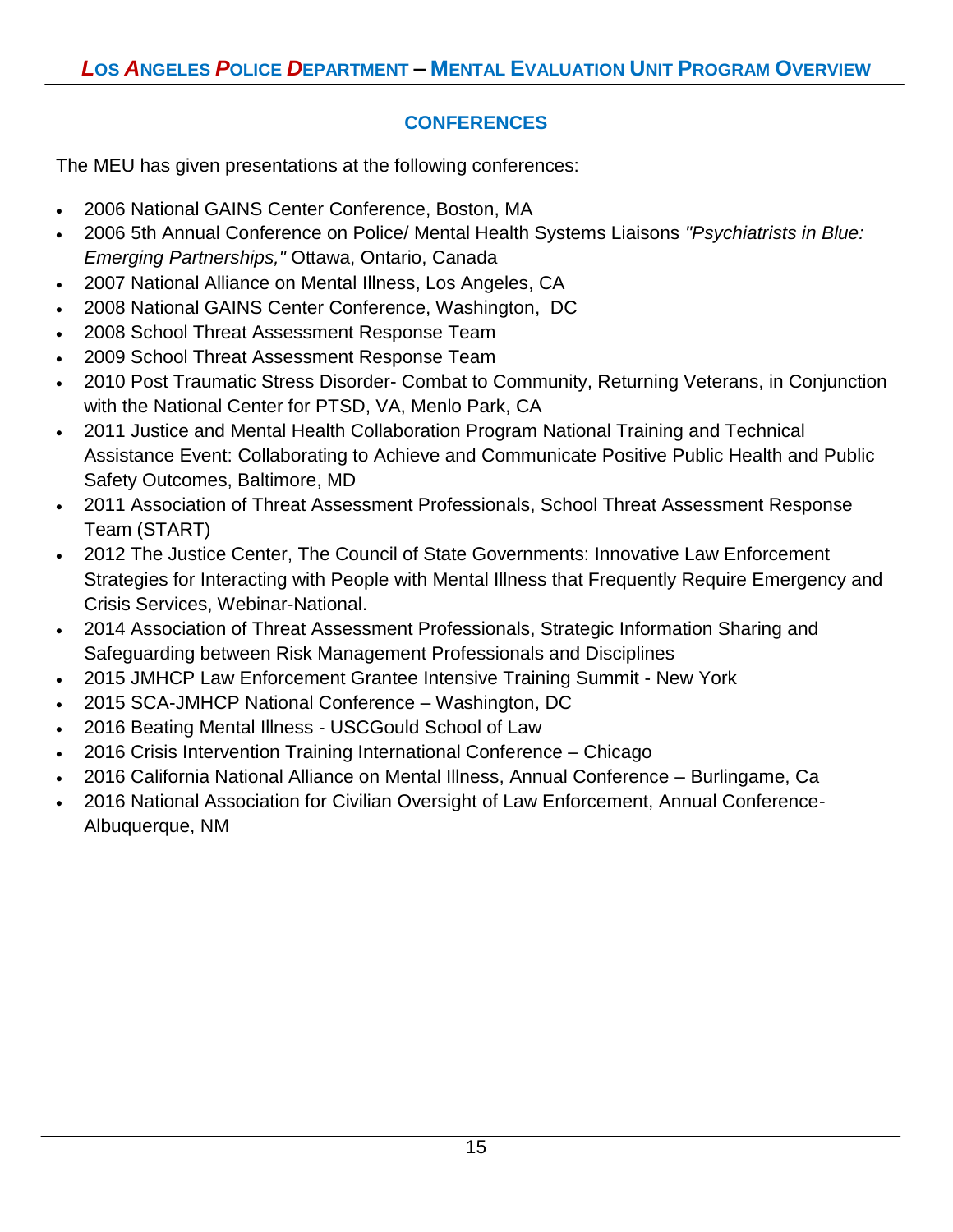# **AWARDS, RECOGNITIONS AND ACKNOWLEDGEMENTS**

# **UNIT AWARDS**

- Certificates of Appreciation from the Los Angeles Board of Police Commissioners 2005.
- Los Angeles Police Department Police Meritorious Unit Citation, March 20, 2007.
- National Association of Counties, Achievement Award 2007.
- 21<sup>st</sup> Annual Los Angeles County Productivity and Quality, Bronze Eagle Award 2007.
- 21<sup>st</sup> Annual Los Angeles County Productivity and Quality, Million Dollar Club 2007.
- 2009 Autism Society of America, LA Hearts and Arts Award.
- 2010 *Specialized Policing Responses: Law Enforcement/Mental Health* National Learning Site as selected by the Council of State Governments Justice Center with support from the Bureau of Justice Assistance (BJA).
- 2011 LAPD Mental Illness Project selected as a "Bright Ideas" Award recipient from the Ash Center for Democratic Governance and Innovation at the John F. Kennedy School of Government, Harvard University.
- 2012 Autism Society of Los Angeles recognition for continued support and training.
- 2012 School Threat Assessment Response Team (START) selected as a "Bright Ideas" Award recipient from the Ash Center for Democratic Governance and Innovation at the John F. Kennedy School of Government, Harvard University.
- 2013 M.I.L.E. Award Program.
- 2016 Christine M. West Award, Forensic Mental Health Association of California (FMHAC)
- 2016 Los Angeles County Productivity and Quality Award, Special Merit Plaque, "Mental Health Training for First Responders."

# **INDIVIDUAL AWARDS**

- (5) Police Stars for Bravery
- (4) Life Saving Medals
- (1) California Peace Officers Associations (CPOA) Award of Valor
- (1) California POST Excellence in Training Award (Post Incident Debriefs)
- (4) Employees of the Year, Detective Support and Vice Division (2011, 2013 and 2014)
- (1) Employee of Year 2003, Los Angeles County
- (1) Nurse of the Year 2007, Los Angeles County
- (1) Rising Star Award 2008, Los Angeles County
- (1) Extra M.I.L.E.(s) Award Individual 2013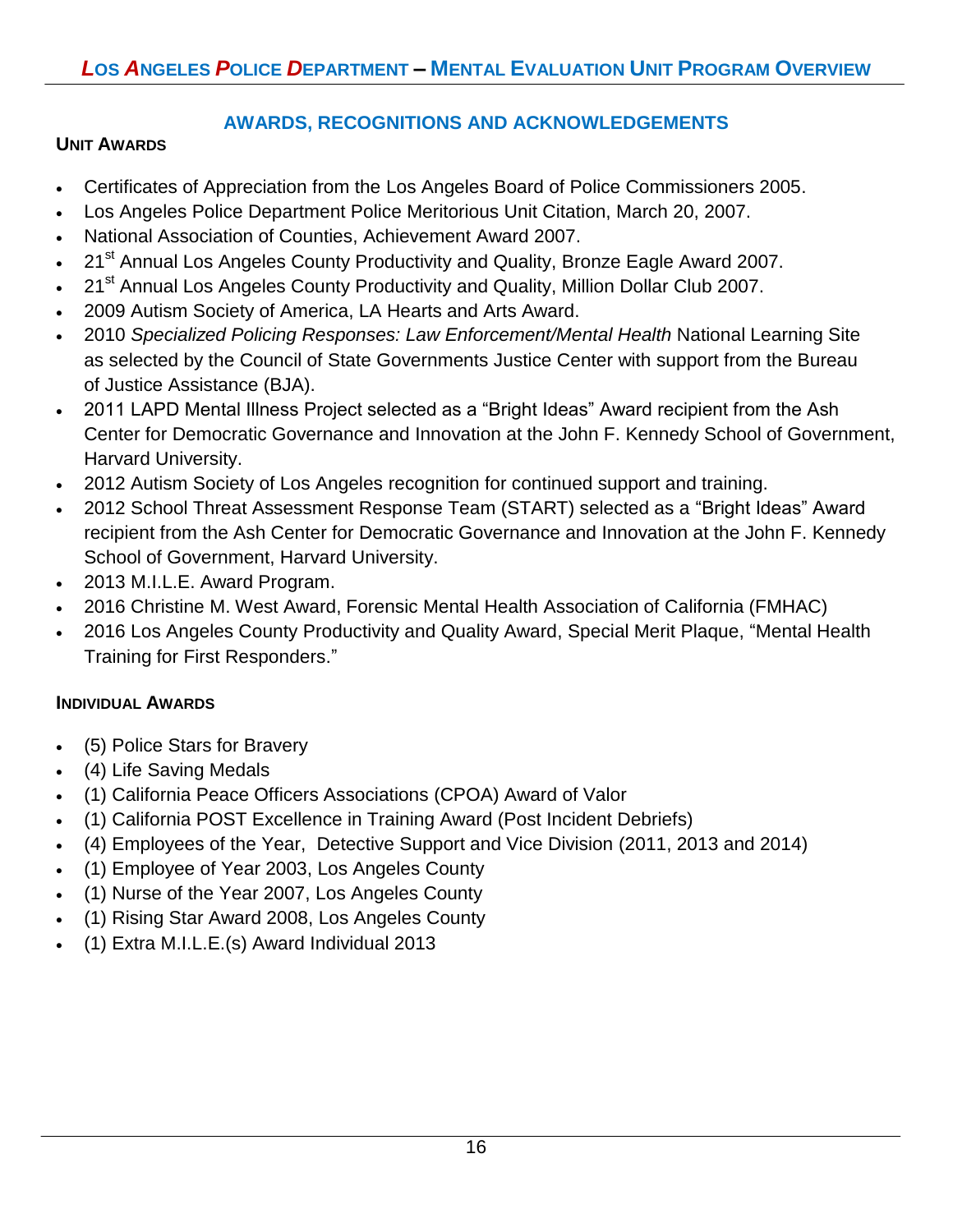# **ARTICLES, PUBLICATIONS, COMMUNITY FORUMS**

- L.A. City View 35, Disability Forum, Persons Suffering from Mental Illness, October 2006.
- Los Angeles Times Newspaper Forum on Homelessness, KTLA Channel 5, 2007, working in conjunction with the Mayor's Safer Cities Initiative and the Mentally Ill.
- The BEAT Magazine, December 2007, recognition from Anthony Pacheco, President of the Los Angeles Police Commission for establishment of Autism Roll Call Training.
- Daily News Article February 1, 2008*, "Special Cops Cope with Suicidal 7-Year Old or Britney."*
- Los Angeles Magazine, October 2009, *"The War Within"* on PTSD.
- Detective Bureau Bi-Monthly, Volume 2, Issue 1, Year 2009, recognition for the establishment of the School Threat Assessment Team strategy and the successful conferences.
- Los Angeles County Department of Mental Health, Prevention and Early Intervention Early START project proposal, dated January 12, 2009, incorporating the School Threat Assessment Response Team strategy developed by the CRSS and adopted county-wide.
- A "SMART" way to help the mentally Ill, Specially trained teams of Police Officers and Clinicians respond to citizens in crisis, article from the Daily Journal by Pat Alston, February 4, 2009.
- Office of the Independent Monitor of the Los Angeles Police Department, Final Report, Issued June 11, 2009.
- Detective Information Bulletin, December 2009, New Search Warrant Provisions For Domestic Violence and 5150 Investigations, (Prohibited Possessor Program, 8102 WIC, CAMP).
- December 9, 2010, Los Angeles Times, *"Jan Perry: Neglect of Mentally Ill can Bring Tragic Results."*
- May 22, 2011, New York Times, *"Police Seek Ways to Defuse Tensions."*
- Detective Information Bulletin, March 2010, PTSD Training.
- December 18, 2012 KCET *"SoCal Connected"* discussed SMART operation and Prohibited Possessor, post Sandy Hook.
- January 16, 2013, KPCC Public Radio, *"Federal Database for Mental Health Background Checks Incomplete."*
- February 19, 2014, KPCC Public Radio, *["LAPD Policy Changes to Impact How Officers Deal with](http://www.scpr.org/programs/take-two/2014/02/19/36111/lapd-policy-change-to-impact-how-officers-deal-wit/)  [the Mentally Ill.](http://www.scpr.org/programs/take-two/2014/02/19/36111/lapd-policy-change-to-impact-how-officers-deal-wit/)"*
- March 10-13, 2015*,* KPCC Public Radio*, "Police and the mentally ill: LAPD unit praised as model for nation."*
- July 23, 2015, California Healthline, *"Evaluation Trumps Incarceration in L.A. Police Dept. Mental Health Efforts."*
- December 16, 2015, "Mayor Garcetti Announces Expansion of LAPD SMART Teams*."*
- March 30, 2016, KABC Channel 7, *"LAPD Chief Charlie Beck Discusses Public Safety, Mental Health Issues, Officer Training."*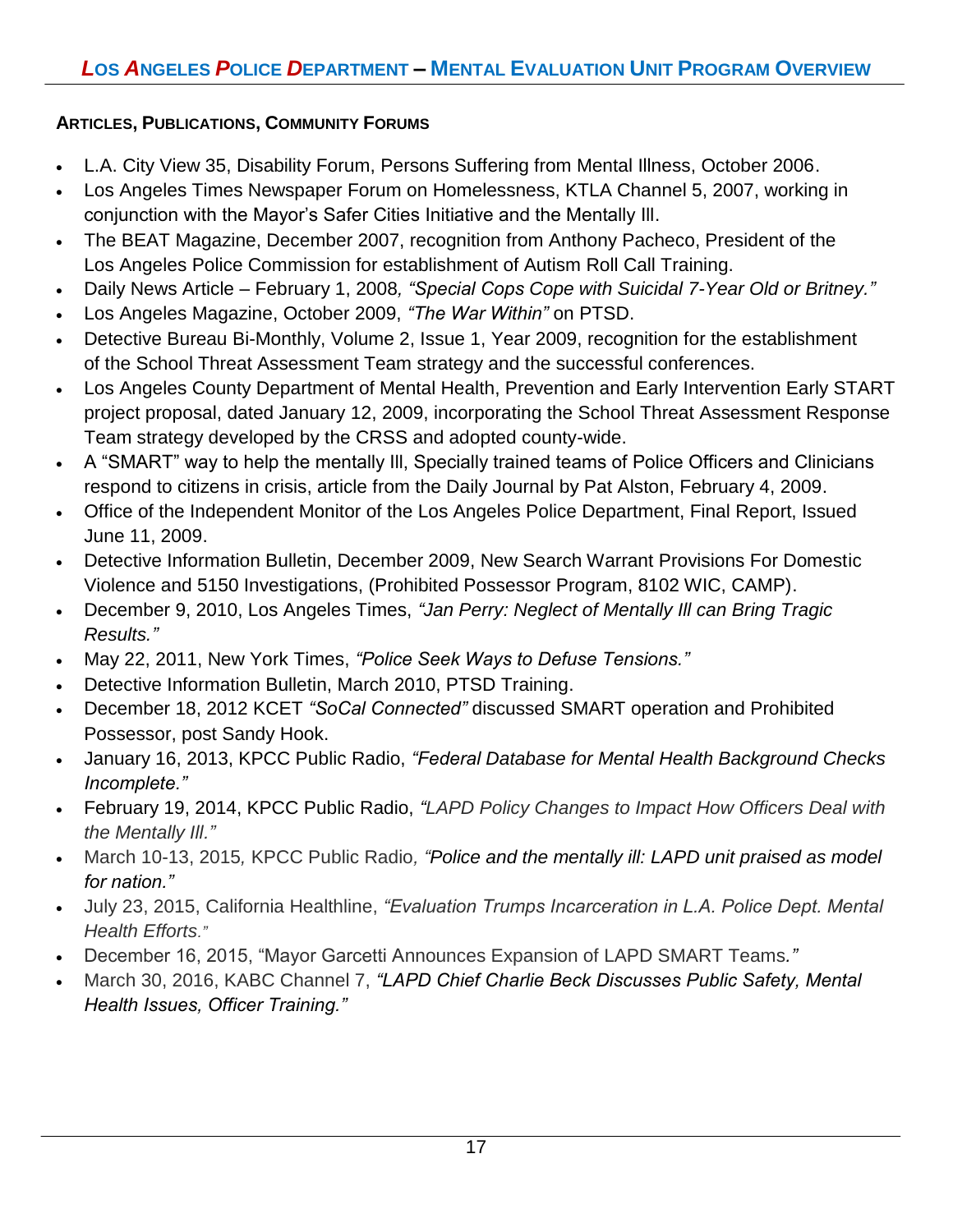# **NATIONAL PUBLICATIONS**

- SAMSHA, A Guide to Implementing Police-Based Diversion Programs for People with Mental Illness, 2004.
- TAPA Center, Enhancing Success of Police-Based Diversion Programs for People with Mental Illness, 2005.
- Department of Justice, Bureau of Justice Assistance, Improving Responses to People with Mental Illnesses, Strategies for Effective Law Enforcement Training, 2008.
- Department of Justice, Bureau of Justice Assistance, Improving Responses to People with Mental Illnesses, The Essential Elements of a Specialized Law Enforcement–Based Program, 2008.
- Department of Justice, Bureau of Justice Assistance, Law Enforcement Responses to People with Mental Illness, A Guide to Research-Informed Police and Practice, 2009.
- IACP, SAMSHA, BJA, National Policy Summit, Building Safer Communities: Improving Police Response to Persons with Mental Illness, 2010.
- Department of Justice, Bureau of Justice Assistance, Statewide Law Enforcement/Mental Health Efforts, Strategies to Support and Sustain Local Initiatives, 2012.